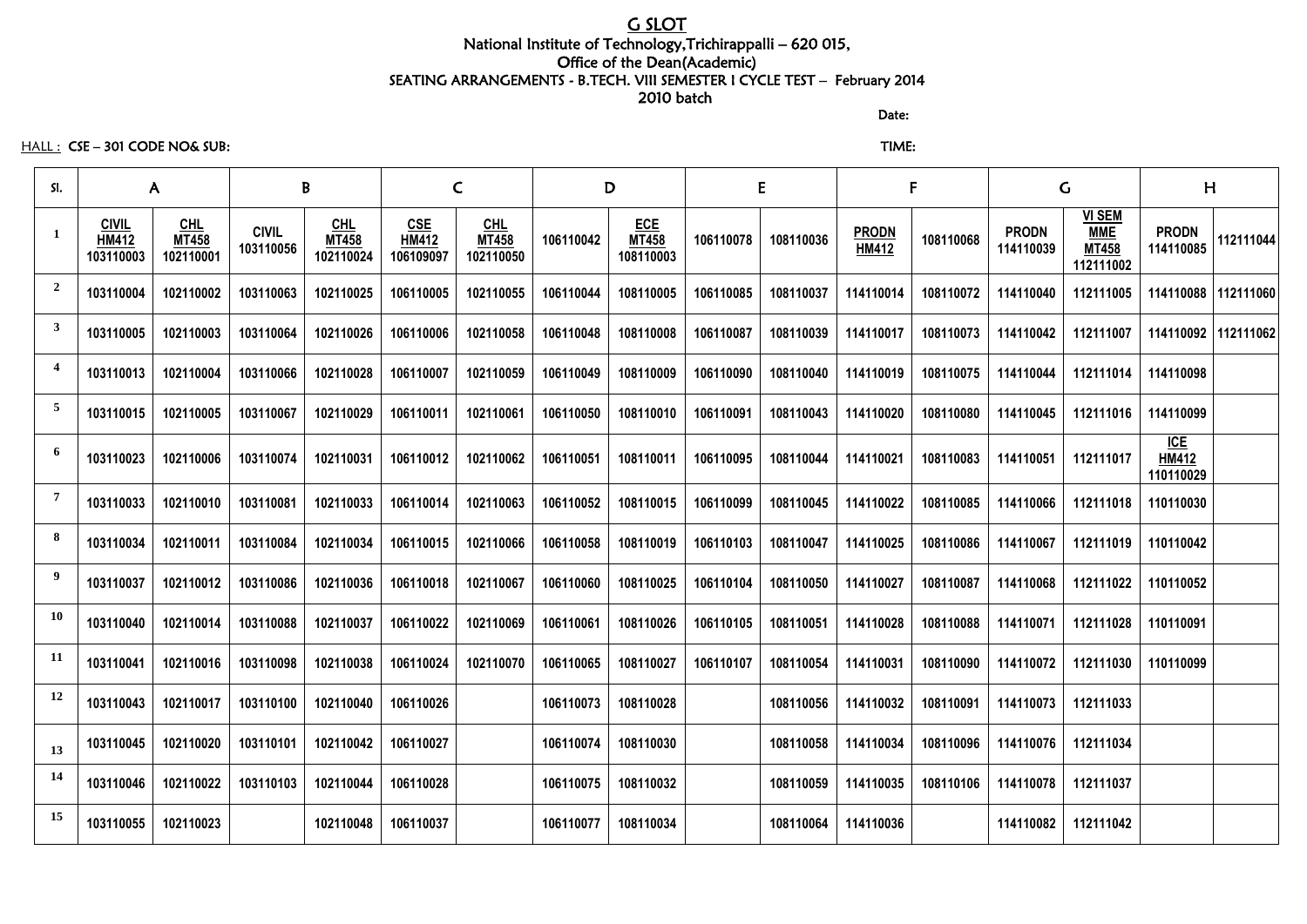### G SLOT National Institute of Technology,Trichirappalli – 620 015, Office of the Dean(Academic) SEATING ARRANGEMENTS - B.TECH. VIII SEMESTER I CYCLE TEST – February 2014 and the contract of the contract of the contract of  $\overline{\text{2010 } \text{ batch}}$  batch  $\overline{\text{Date}}$ :

HALL : CSE – 301 CODE NO& SUB: TIME:

| SI.              |                                    |                            | K                                       |                                         | $\mathbf{L}$ |           | M |                                          | N | $\mathbf O$ | P         | Q         |
|------------------|------------------------------------|----------------------------|-----------------------------------------|-----------------------------------------|--------------|-----------|---|------------------------------------------|---|-------------|-----------|-----------|
| $\mathbf{1}$     | $CHL$<br><b>HM412</b><br>102110008 | <b>MME</b><br><b>HM412</b> | <b>EEE</b><br><b>HM412</b><br>107110005 | <b>EEE</b><br>107110089                 |              | 108110029 |   | 108110101                                |   | 111110024   | 111110061 | 111110085 |
| $\boldsymbol{2}$ | 102110009                          | 112109038                  | 107110008                               | 107110090                               |              | 108110033 |   | <b>MECH</b><br><b>HM412</b><br>111110001 |   | 111110027   | 111110064 | 111110086 |
| 3                | 102110013                          | 112110001                  | 107110015                               | 107110094                               |              | 108110035 |   | 111110002                                |   | 111110028   | 111110065 | 111110089 |
|                  | 102110018                          | 112110004                  | 107110018                               | 107110096                               |              | 108110042 |   | 111110004                                |   | 111110031   | 111110069 | 111110090 |
| $\overline{5}$   | 102110021                          | 112110006                  | 107110019                               | 107110098                               |              | 108110052 |   | 111110005                                |   | 111110033   | 111110071 | 111110092 |
| 6                | 102110035                          | 112110007                  | 107110020                               | 107110101                               |              | 108110066 |   | 111110006                                |   | 111110036   | 111110072 | 111110093 |
| $7\phantom{.0}$  | 102110039                          | 112110008                  | 107110023                               | 107110105                               |              | 108110067 |   | 111110009                                |   | 111110039   | 111110073 | 111110095 |
| 8                | 102110043                          | 112110014                  | 107110025                               | <b>ECE</b><br><b>HM412</b><br>108110001 |              | 108110069 |   | 111110011                                |   | 111110040   | 111110074 | 111110096 |
| $\overline{9}$   | 102110045                          | 112110015                  | 107110035                               | 108110004                               |              | 108110074 |   | 111110012                                |   | 111110044   | 111110075 | 111110100 |
| <b>10</b>        | 102110046                          | 112110016                  | 107110046                               | 108110007                               |              | 108110076 |   | 111110014                                |   | 111110050   | 111110077 | 111110102 |
| 11               | 102110049                          | 112110020                  | 107110054                               | 108110014                               |              | 108110080 |   | 111110016                                |   | 111110053   | 111110079 | 111110103 |
| <b>12</b>        | 102110053                          | 112110040                  | 107110060                               | 108110020                               |              | 108110084 |   | 111110017                                |   | 111110056   | 111110080 | 111110105 |
| 13               | 102110065                          | 112110043                  | 107110064                               | 108110022                               |              | 108110094 |   | 111110018                                |   | 111110057   | 111110081 |           |
| <b>14</b>        |                                    | 112110044                  | 107110066                               | 108110023                               |              | 108110097 |   | 111110019                                |   | 111110058   | 111110083 |           |
| 15               |                                    | 112110050                  | 107110074                               | 108110024                               |              | 108110098 |   | 111110021                                |   | 111110059   | 111110084 |           |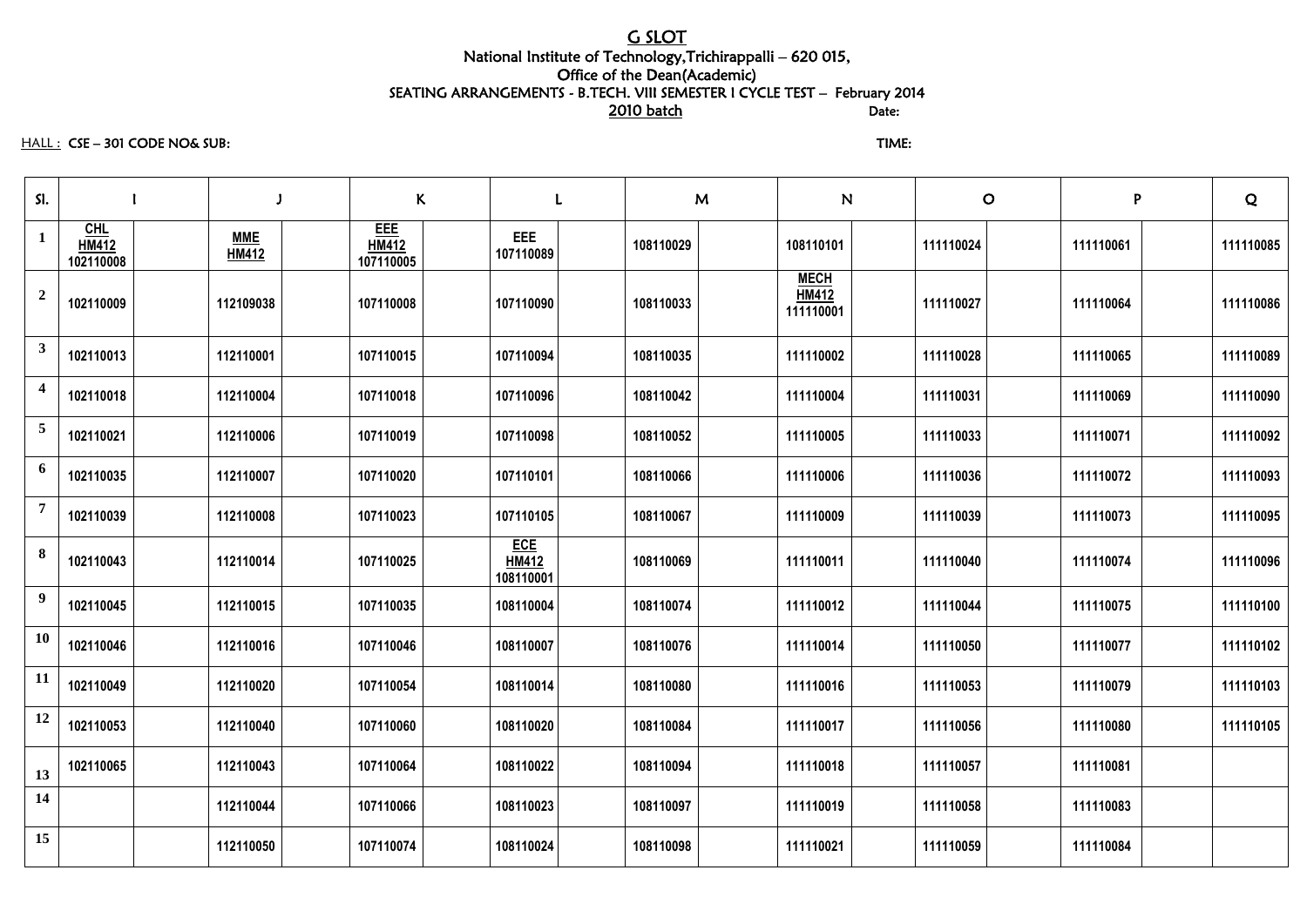# G SLOT

### National Institute of Technology,Trichirappalli – 620 015, Office of the Dean(Academic) SEATING ARRANGEMENTS - B.TECH. VIII SEMESTER I CYCLE TEST – February 2014 2010 batch

discussion of the contract of the contract of the Date:

### HALL : CSE – 302 CODE NO& SUB: TIME:

| SI.                     | $\mathsf{A}$                              |                                         |                                         | B         | $\mathsf{C}$                            |           | D                                       |                                         | E                                       |                                           | F         |                                                          | G         |           | H                                           |                                        |
|-------------------------|-------------------------------------------|-----------------------------------------|-----------------------------------------|-----------|-----------------------------------------|-----------|-----------------------------------------|-----------------------------------------|-----------------------------------------|-------------------------------------------|-----------|----------------------------------------------------------|-----------|-----------|---------------------------------------------|----------------------------------------|
|                         | <b>CIVIL</b><br><b>HM452</b><br>103110002 | <b>EEE</b><br><b>MT458</b><br>107110006 | $CHL$<br><b>HM452</b><br>102110007      | 107110033 | <b>ECE</b><br><b>HM452</b><br>108110013 | 107110061 | 108110103                               | <u>ICE</u><br><b>HM452</b><br>110110013 | <u>ICE</u><br><b>MT458</b><br>110110001 | <b>MECH</b><br><b>HM452</b><br>111110007  | 110110041 | <b>MME</b><br><b>MT354</b><br>112110004                  | 110110077 | 112111023 | <b>ECE</b><br><b>EC468</b><br>108110002     | <b>ECE</b><br><b>EC464</b><br>10811021 |
| $\overline{2}$          | 103110006                                 | 107110007                               | 102110027                               | 107110036 | 108110018                               | 107110063 | 108110104                               | 110110033                               | 110110002                               | 111110008                                 | 110110047 | 112110009                                                | 110110082 | 112111025 | 108110012                                   | 10811057                               |
| $\mathbf{3}$            | 103110008                                 | 107110009                               | 102110047                               | 107110037 | 108110031                               | 107110065 | 108110105                               | 110110040                               | 110110005                               | 111110013                                 | 110110048 | 112110012                                                | 110110083 | 112111026 | 108110077                                   | 10811061                               |
| $\overline{\mathbf{4}}$ | 103110012                                 | 107110010                               | 102110051                               | 107110040 | 108110038                               | 107110068 | <b>EEE</b><br><b>HM452</b><br>107110002 | 110110043                               | 110110006                               | 111110020                                 | 110110049 | 112110013                                                | 110110088 | 112111031 | 108110078                                   |                                        |
| 5                       | 103110019                                 | 107110011                               | 102110060                               | 107110041 | 108110046                               | 107110071 | 107110029                               | 110110044                               | 110110011                               | 111110025                                 | 110110050 | 112110021                                                | 110110090 | 112111035 | 108110079                                   |                                        |
| 6                       | 103110028                                 | 107110012                               | <u>CSE</u><br><b>HM452</b><br>106110004 | 107110042 | 108110048                               | 107110072 | 107110038                               | 110110055                               | 110110014                               | 111110037                                 | 110110051 | 112110025                                                | 110110093 | 112111039 | 108110100                                   |                                        |
| 7                       | 103110047                                 | 107110013                               | 106110020                               | 107110043 | 108110053                               | 107110076 | 107110056                               | 110110057                               | 110110020                               | 111110038                                 | 110110056 | 112110031                                                | 110110094 | 112111046 | <b>VI SEM</b><br><u>ECE</u><br><b>EC468</b> |                                        |
| 8                       | 103110053                                 | 107110014                               | 106110033                               | 107110045 | 108110055                               | 107110082 | 107110067                               | 110110061                               | 110110022                               | 111110054                                 | 110110059 | 112110041                                                | 110110098 | 112111048 | 108111083                                   |                                        |
| 9                       | 103110058                                 | 107110016                               | 106110063                               | 107110047 | 108110060                               | 107110084 | 107110075                               | 110110064                               | 110110023                               | 111110088                                 | 110110060 | 112110042                                                | 110110100 | 112111051 | 108111088                                   |                                        |
| 10                      | 103110060                                 | 107110024                               | 106110066                               | 107110049 | 108110062                               | 107110091 | 107110081                               | 110110074                               | 110110024                               | 111110094                                 | 110110062 | 112110047                                                |           | 112111057 |                                             |                                        |
| 11                      | 103110070                                 | 107110026                               | 106110069                               | 107110051 | 108110063                               | 107110092 | 107110088                               | 110110080                               | 110110026                               | <b>PRODN</b><br><b>HM452</b><br>114110006 | 110110063 | 112110048                                                |           | 112111061 |                                             |                                        |
| 12                      | 103110079                                 | 107110027                               | 106110080                               | 107110052 | 108110065                               | 107110097 | 107110100                               | 110110092                               | 110110032                               | 114110030                                 | 110110065 | 112110049                                                |           |           |                                             |                                        |
| 13                      | 103110094                                 | 107110028                               | 106110084                               | 107110055 | 108110070                               | 107110099 | <b>MME</b><br><b>HM452</b>              |                                         | 110110037                               | 114110050                                 | 110110067 | <b>VI SEM</b><br><b>MME</b><br><b>MT354</b><br>112111009 |           |           |                                             |                                        |
| 14                      |                                           | 107110030                               | 106110092                               | 107110057 | 108110099                               | 107110102 | 112110031                               |                                         | 110110038                               | 114110077                                 | 110110070 | 112111011                                                |           |           |                                             |                                        |
| 15                      |                                           | 107110032                               | 106110096                               | 107110058 | 108110102                               | 107110104 | 112110046                               |                                         | 110110039                               | 114110091                                 | 110110076 | 112111020                                                |           |           |                                             |                                        |